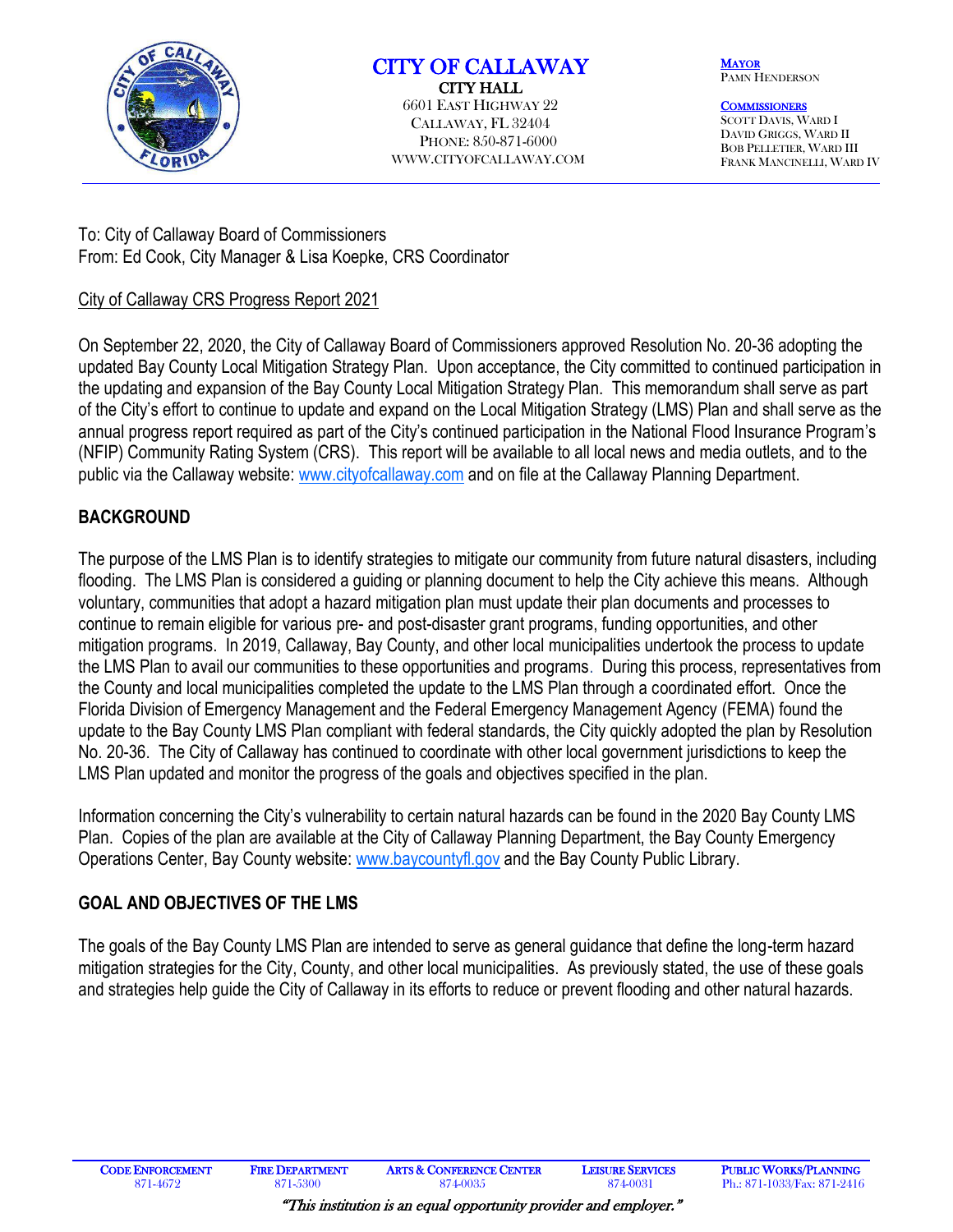## *Identifying Areas Vulnerable to Hazards and Appropriate Mitigation Actions*

The City of Callaway has identified drainage improvement projects that have or should significantly help reduce or lessen the impacts in an area vulnerable to natural hazards such as flooding and storm surges from hurricanes and other tropical events (Table 1). Many of these projects are intended to improve deficient stormwater drainage infrastructure.

| Project                              | <b>Description</b>                                                            | <b>Status</b>                         |
|--------------------------------------|-------------------------------------------------------------------------------|---------------------------------------|
| 4th St.                              | Increased size of crossover pipe and cleaned<br>drainage ditch                | Complete                              |
| Donna Ave.                           | Replaced deteriorated 24" culvert                                             | Complete                              |
| Berthe Ave. & Boat<br>Race Rd.       | Installed catch basin and 18" pipe to enclose<br>ditch                        | Complete                              |
| Gay Ave. Outfall<br>Easement         | Cleared easement and cleaned ditch                                            | Complete                              |
| S. Kimbrel Ave.                      | Increased stormwater structures capacity to<br>improve drainage for the basin | Complete                              |
| N. Kimbrel Ave.                      | Increased culvert size and raised roadway                                     | Complete                              |
| Lois St.                             | To increase capacity of drainage system to<br>alleviate flooding              | Complete                              |
| City Wide                            | Ditch cleaning through NRCS Grant Funding                                     | Complete                              |
| <b>Callaway Point</b>                | Stormwater drainage improvements grant<br>funding                             | Complete                              |
| <b>Wallace Road</b>                  | Cross over drain installed                                                    | Complete                              |
| Hugh Thomas Dr.                      | Stormwater drainage improvements                                              | Completed but<br>modifications needed |
| <b>Fox Detention Pond</b>            | Clean up                                                                      | Budgeted for 2022                     |
| Lannie Rowe<br><b>Detention Pond</b> | Clean up                                                                      | Budgeted for 2022                     |
| S. Berthe Ave. Bridge                | Replace bridge and re-inforce east side<br>detention pond berm                | Budgeted for 2022                     |
| Cherry St.                           | Improve drainage system                                                       | Budgeted for 2022                     |
| Jan Drive                            | Improve drainage system                                                       | Budgeted for 2022                     |
| Genevieve Ave.                       | Improve drainage system                                                       | Budgeted for 2022                     |

Table 1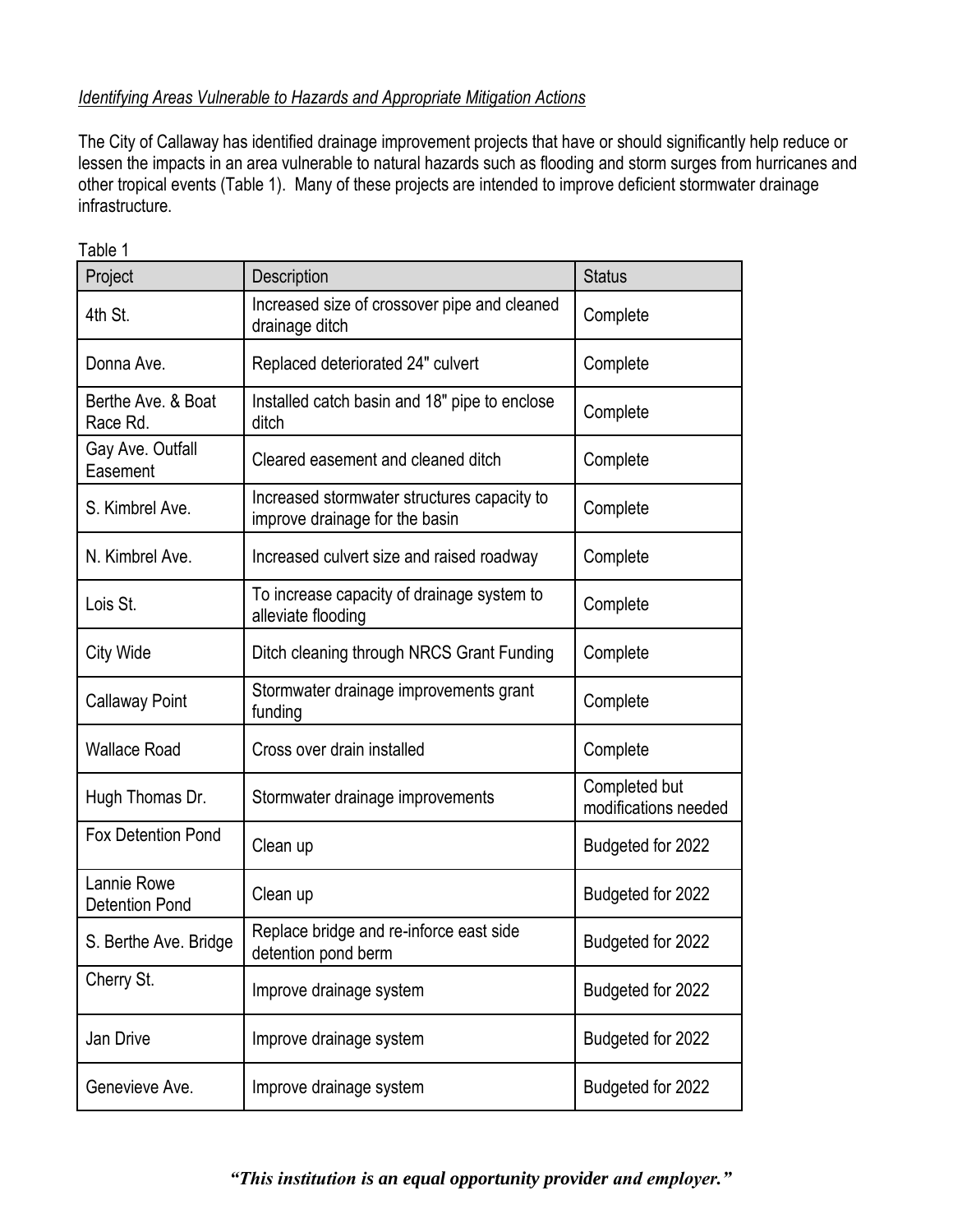| Sukoshi Drive         | Improve drainage system | Potential project |
|-----------------------|-------------------------|-------------------|
| <b>Pridgen Street</b> | Improve drainage system | Potential project |
| <b>Lance Street</b>   | Improve drainage system | Potential project |
| <b>Enzor Street</b>   | Improve drainage system | Potential project |

#### Figure 1



Figure 1 shows the area near the S. Berthe Avenue bridge and east side berm. This stormwater infrastructure has become a top priority of the City. During an intense rain event the City had to reconstruct/reinforce a portion of the spillway. In addition to the improvements of the stormwater drainage systems, the City of Callaway continues to perform maintenance and inspections on existing infrastructure as part of its mitigation actions.

#### *Enhance Public Awareness and Understanding*

As a participant in the CRS program and as a goal of the LMS Plan, the City of Callaway encourages public outreach, awareness, and understanding of the issues associated with flooding and natural disasters. The City provides mailouts and flood-proofing information to residences that have been identified in a repetitive loss area. The City has consistently made itself available to property owners, insurance agents, real estate agents, and other members of the public to educate them on ways to mitigate flooding and natural disasters. The City has retained copies of old FEMA Flood Insurance Rate Maps (FIRM) to provide a comprehensive overview of changes and modifications to the flood map to owners and agents.